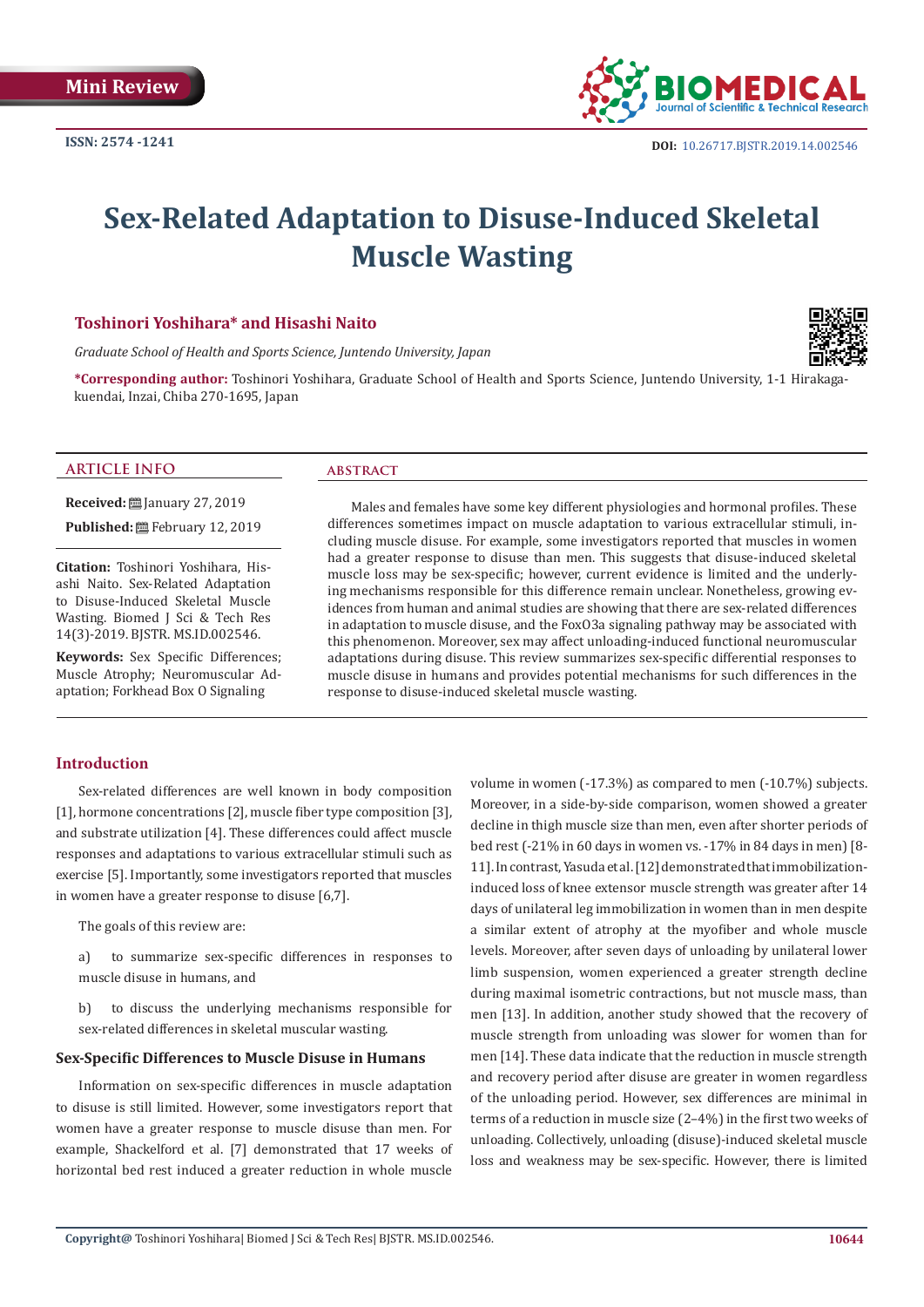evidence supporting this possibility and it depends on the duration of disuse and the method of unloading in human skeletal muscle.

# **Potential Mechanisms for Sex-Specific Differences in Muscular Wasting**

To date, the mechanisms responsible for sex-related differences in muscle wasting remain unclear, although some potential molecular changes have been identified that may explain the differences. A previous study demonstrated that women express higher levels of FoxO3 mRNA than men [15]. FoxO3a transcription factors have been associated with two main catabolic systems: the ubiquitin-proteasome and autophagy-lysosome systems [16]. This suggests that differential FoxO3 signaling in response to unloading is responsible for the higher degree of skeletal muscle loss during disuse in females. Moreover, FoxO3 upstream molecules, such as Akt, heat shock protein (Hsp) 72, and myostatin, also exhibit sexspecific abundances or responses to several extracellular stimuli in human and rat skeletal muscles [17-19]. Indeed, our recent results indicate that seven days of hindlimb unloading induces a greater reduction in relative soleus muscle weight and fiber cross-sectional area in female than in male rats and is associated with a differential response to the FoxO3a/ubiquitin-proteasome pathway after hindlimb unloading [20].

Moreover, differential activation of the FoxO3a/ubiquitinproteasome pathway during hindlimb unloading may be associated with decreased Hsp72 expression and greater activation of myostatin signaling in female rat soleus muscle. Hsp72 inhibits FoxO3a nuclear localization during muscle atrophy and, therefore, contributes to the maintenance of phosphorylated FoxO3a expression [21]. Thus, female animals tend to reduce Hsp levels during unloading, whereas males do not during short term (5-8 days) unloading. Because overexpression of Hsp72 in skeletal muscle prevents hindlimb unloading- and immobilization-induced atrophy in rodents [21,22], the higher levels of Hsp72 in male rats may be a positive regulator of skeletal muscle mass that downregulate FoxO3a-mediated protein degradation pathways. Our data also demonstrated sex-related differences in myostatin signaling following hindlimb unloading in rats [20]. Specifically, female rats exhibited a slight increase in myostatin expression with greater activation of downstream Smad2/3 signaling, compared to a non-significant decline in muscles from male rats following unloading. Myostatin is known as growth differentiation factor 8 and is a member of the transforming growth factor-β (TGF-β) superfamily that acts as a negative regulator of muscle mass [23]. Therefore, a greater response of myostatin signaling to various cellular stresses may have a negative effect on the maintenance of muscle mass during hindlimb unloading. In contrast, Maher et al. [24] suggested that there were no significant differences in myostatin mRNA and protein contents between healthy men and women subjects, at least during the resting condition. Nonetheless, recent evidence suggests that women show greater increases in TGF-β signaling in response to acute resistance exercise [17]. Thus, the increased response of myostatin signaling to various cellular stressors in females may negatively affect the maintenance of muscle mass during disuse, as well as following resistance training.

Little is known about the physiological mechanisms related to sex-specific differences in the reduction of muscle strength. Deschenes et al. [13,25] have previously reported that women suffer more severe unloading-induced decrements in neuromuscular function than men. These may be due to the disparities in the capacity of the nervous system to activate contracting muscle and a greater diminution in the neural drive from the central nervous system in a woman. Moreover, in isolated rat soleus muscle, they also indicated that sex affected unloading-induced functional neuromuscular adaptations [26]. This suggested that the greater strength of male muscles was due to neuromuscular transmission efficiency as well as greater muscle mass. Additional studies are necessary to discover the potential mechanisms that cause a sex-specific reduction in muscle strength during disuse-induced skeletal muscle wasting.

# **Summary and Conclusion**

In summary, growing evidence indicates that there are sexrelated differences in response to muscle disuse both in humans and animal models. However, the response depends on the duration and the method of unloading, at least in human skeletal muscle. Moreover, the precise mechanisms associated with sex-specific differences in disuse-induced muscle atrophy and weakness remain debatable. Therefore, additional research is required to clarify the mechanisms that cause sex-specific differences in response to disuse-induced skeletal muscle wasting. A better understanding of sex-specific changes in intracellular signaling that occur during muscle disuse would offer novel insights into the mechanisms that underlie sex-dependent differences in muscle wasting and may help develop treatments to minimize such wasting.

# **Acknowledgment**

This work was partly supported by grants from the Institute for Environmental and Gender-Specific Medicinethe Institute for Environmental and Gender-Specific Medicine, Juntendo University (T. Yoshihara) and the Japan Society for the Promotion of Science (JSPS) KAKENHI Grant No. 17K01765 (T. Yoshihara).

### **References**

- 1. [Geer EB, Shen W \(2009\) Gender differences in insulin resistance, body](https://www.ncbi.nlm.nih.gov/pubmed/19318219) [composition, and energy balance. Gend Med 1: 160-75.](https://www.ncbi.nlm.nih.gov/pubmed/19318219)
- 2. Callewaert F, Sinnesael M, Gielen E, Boonen S, Vanderschueren D (2010) Skeletal sexual dimorphism: relative contribution of sex steroids, GH-IGF1, and mechanical loading. J Endocrinol 207(2): 127-134.
- 3. Haizlip KM, Harrison BC, Leinwand LA (2015) Sex-based differences in skeletal muscle kinetics and fiber-type composition. Physiology (Bethesda) 30(1): 30-39.
- 4. Roepstorff C, Steffensen CH, Madsen M, Stallknecht B, Kanstrup IL, et al. (2002) Gender differences in substrate utilization during submaximal